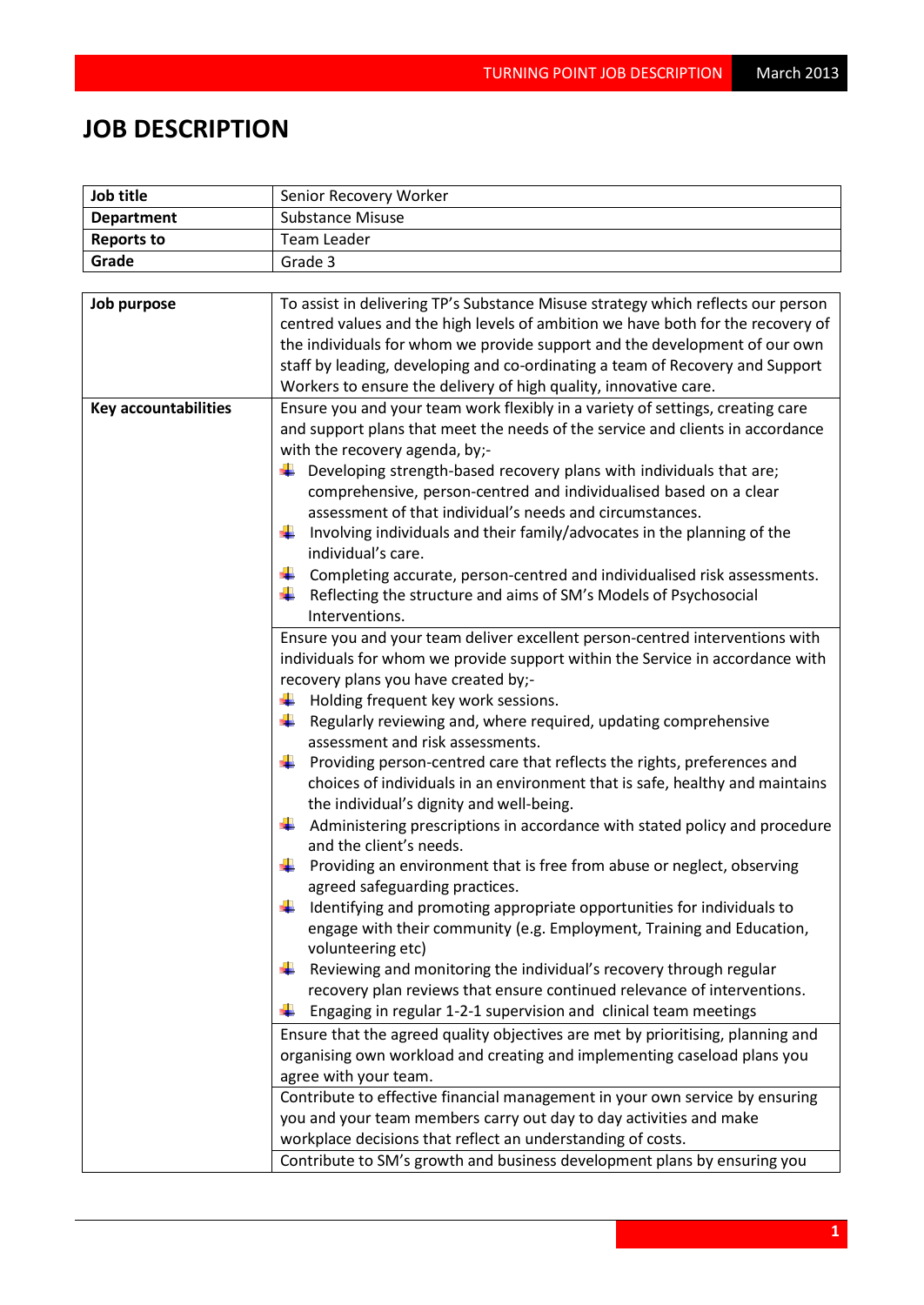| and your team members are advocates for Turning Point to clients, their           |
|-----------------------------------------------------------------------------------|
| families, stakeholders and other external contacts and partners through           |
| delivering on commitments and presenting TP in a positive image.                  |
| Ensure you and your team observe Turning Point's information management           |
| strategy by;-                                                                     |
| Ensuring all data and information relating to clients is accurate and shared      |
| in the appropriate way with key stakeholders.                                     |
| Inputting outcomes data and other information into corporate systems in<br>۰.     |
| accordance with stated policies and procedures.                                   |
| Ensure you and your team carry out day to day tasks in accordance with stated     |
| policies, procedures and regulations to assist the service achieve its compliance |
| obligations.                                                                      |
| Ensure the effective flow of information within the team, with managers and       |
| external parties by passing on and seeking information required, raising          |
| unresolved concerns and taking an active interest in TP's internal                |
| communications.                                                                   |
| Ensure you and your team delivers high levels of performance through its          |
| people in a way that realises their potential, by;-                               |
| Delivering on your own role performance commitments and seek to<br>÷              |
| maximise own learning and potential, by seeking guidance, support,                |
| coaching and training and capitalising on the range of development                |
| opportunities provided by Turning Point in accordance with your Skill             |
| Profile.                                                                          |
| Providing effective induction, coaching, development, leadership,<br>÷            |
| motivation and performance management of your direct reports.                     |
| Help the service to optimise its performance and long term sustainability by      |
| contributing to plans for the management of IT, facilities and other physical     |
| resources that support the achievement of the Service plan.                       |
| Project the desired image of Turning Point by;-                                   |
| $\downarrow$ Understanding and promoting TP's values and their application to     |
| Substance Misuse.                                                                 |
| Being a role model of the values through own example while ensuring they          |
| are demonstrated by the staff in your team.                                       |
| Undertake any other duties within your capabilities that are relevant to the job  |
| and reasonably requested of you by your manager including those related to        |
| specific interventions and service outcomes:                                      |
| EITHER Engagement and early intervention                                          |
| OR Recovery                                                                       |
| <b>OR Criminal Justice</b>                                                        |
| OR Young People                                                                   |
|                                                                                   |

| <b>Dimensions</b> | Direct reports           | $2 - 5$ (maximum depends on service size).           |
|-------------------|--------------------------|------------------------------------------------------|
|                   | Total staff overseen     | $2 - 5$ (max depends on service size).               |
| Internal contacts |                          | Operations Manager, Team Leader.                     |
|                   |                          | Staff in the team - daily/weekly for issues relating |
|                   |                          | to service delivery, guidance and support.           |
|                   | <b>External contacts</b> | Advocacy services/service user feedback (forums) -   |
|                   |                          | discuss ethical issues regarding service users.      |
|                   | Planning horizon         | Weekly/monthly planning of staff deployment and      |
|                   |                          | caseloads.                                           |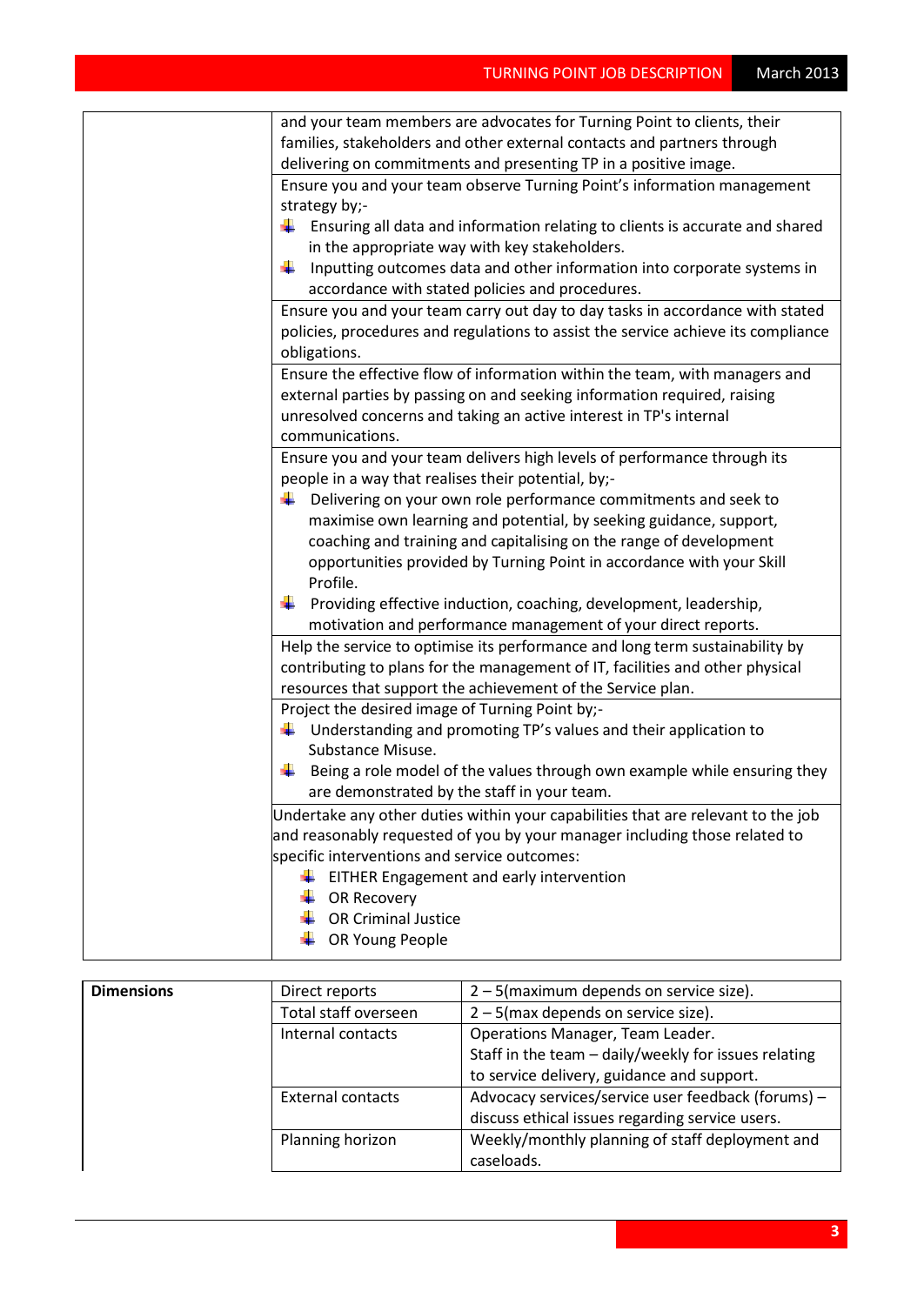|  |                     | <b>TURNING POINT JOB DESCRIPTION</b>                                                                                                                                                                                                               | <b>March 2013</b> |
|--|---------------------|----------------------------------------------------------------------------------------------------------------------------------------------------------------------------------------------------------------------------------------------------|-------------------|
|  | Problems solved     | Ensuring self and direct reports work collaboratively<br>with clinical and medical staff for the benefit of<br>service users.<br>Ensuring decisions made personally and by those by<br>team staff balance operational/technical<br>considerations. |                   |
|  | Financial authority | To be mindful of executing duties within reasonable<br>financial means.                                                                                                                                                                            |                   |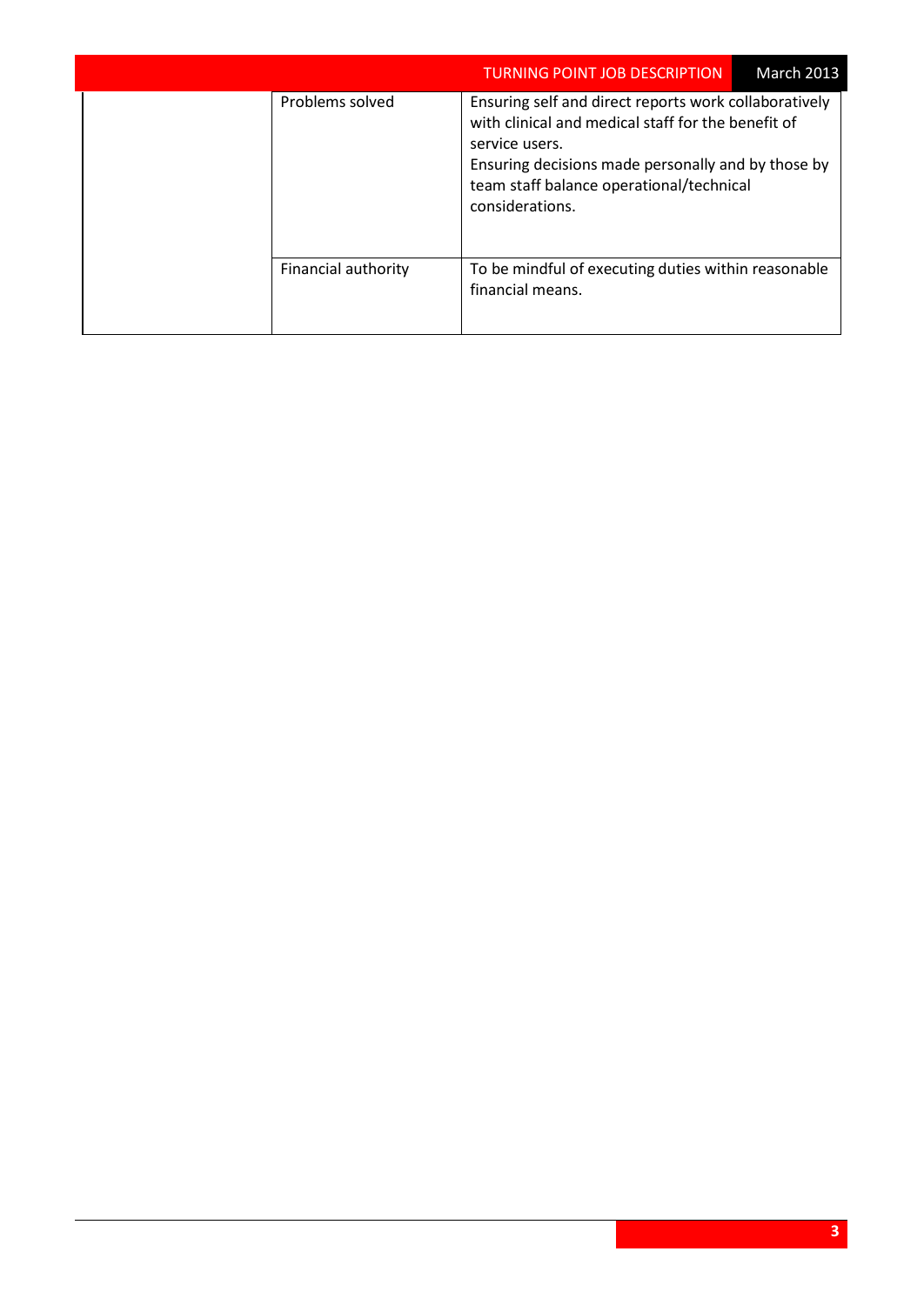## **PERSON SPECIFICATION**

| Job title |  |
|-----------|--|
|           |  |

**Le Substance Misuse Senior Recovery Worker** 

| <b>Personal effectiveness</b> | Essential                                                                                                                                                                                                                                                   | Desirable                                                                                                                                                                                                                                                                       |
|-------------------------------|-------------------------------------------------------------------------------------------------------------------------------------------------------------------------------------------------------------------------------------------------------------|---------------------------------------------------------------------------------------------------------------------------------------------------------------------------------------------------------------------------------------------------------------------------------|
|                               | ÷<br>Commitment to customer service<br>(demonstrating, and promoting<br>within the team, empathy with<br>clients and the need to work<br>collaboratively with them to<br>understand and help to meet their<br>needs).                                       | ÷<br>Showing personal leadership<br>(demonstrating confidence and<br>decision making, using<br>professional judgment to make<br>decisions personally and for the<br>benefit of direct reports within<br>agreed policy guidelines and                                            |
|                               | <b>Effective communication</b><br>(establishing rapport with others,<br>listening effectively, handling<br>challenging situations with clients,<br>communicating confidently with<br>direct reports, colleagues,<br>managers and medical<br>professionals). | without the need for supervision).<br>٠<br>Innovation (capacity and<br>willingness to suggest new ways<br>of doing things for the benefit of<br>clients and the business).<br>¥<br>Tenacity (ability to operate an<br>environment characterised by<br>challenging interpersonal |
|                               | Delivering positive outcomes<br>÷<br>(planning own time to deliver<br>defined outcomes, modelling<br>personal accountability, planning<br>and monitoring own and others'<br>caseload plans to ensure<br>interventions are on track and<br>remain valid).    | situations, ability to respond<br>purposefully to setbacks).                                                                                                                                                                                                                    |
|                               | Building relationships (embodying<br>÷<br>person-centred approach to<br>empowering clients and direct<br>reports, engaging others in<br>identifying and committing to<br>solutions and outcomes, building<br>trust with service users).                     |                                                                                                                                                                                                                                                                                 |
|                               | Collaborating with others<br>(working flexibly, supporting and<br>challenging colleagues to create<br>plans that meet client and<br>business needs).                                                                                                        |                                                                                                                                                                                                                                                                                 |